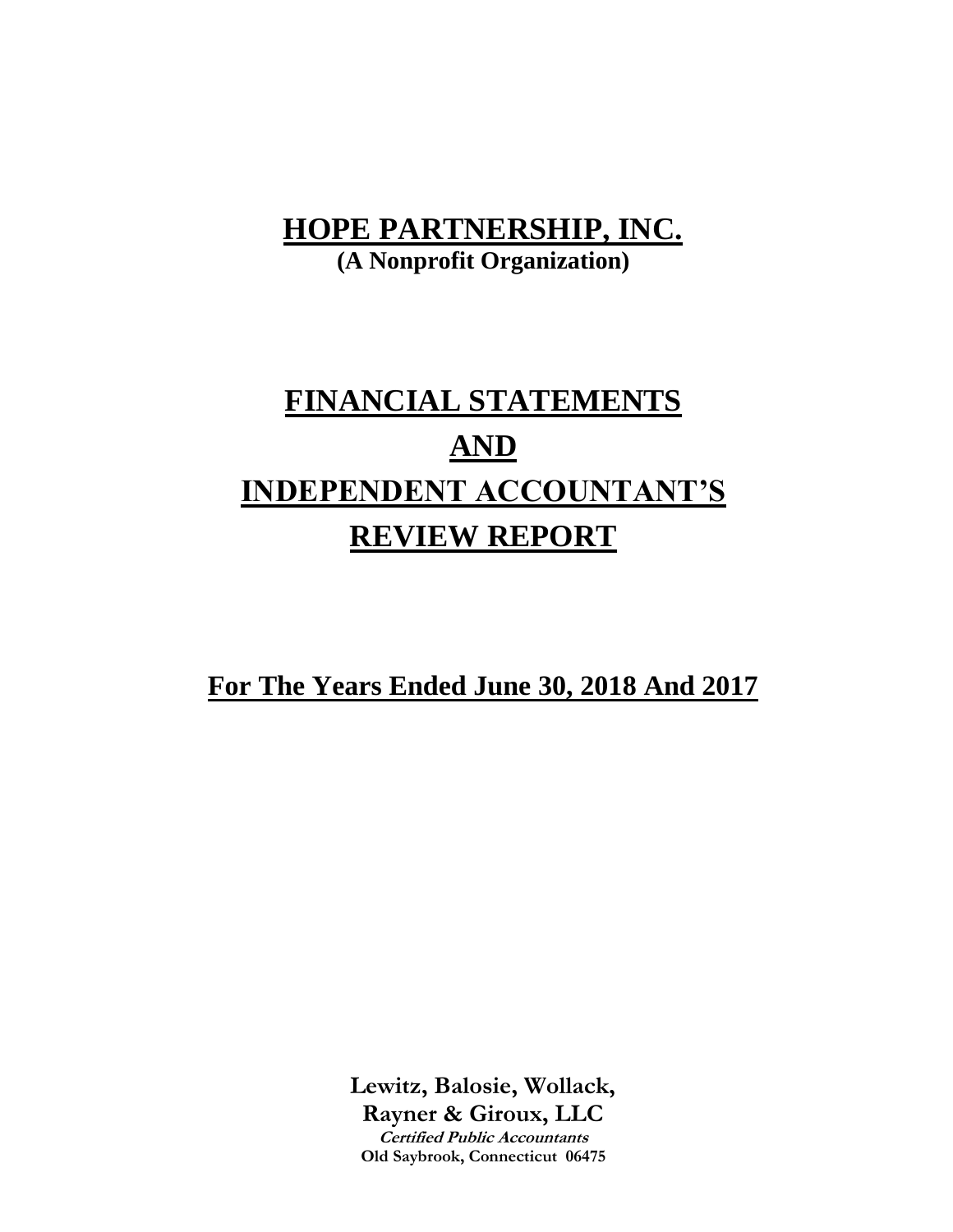# **TABLE OF CONTENTS**

## **For The Years Ended June 30, 2018 And 2017**

#### **Page**

| <b>INDEPENDENT ACCOUNTANT'S REVIEW</b> |  |
|----------------------------------------|--|
|                                        |  |

## **FINANCIAL STATEMENTS**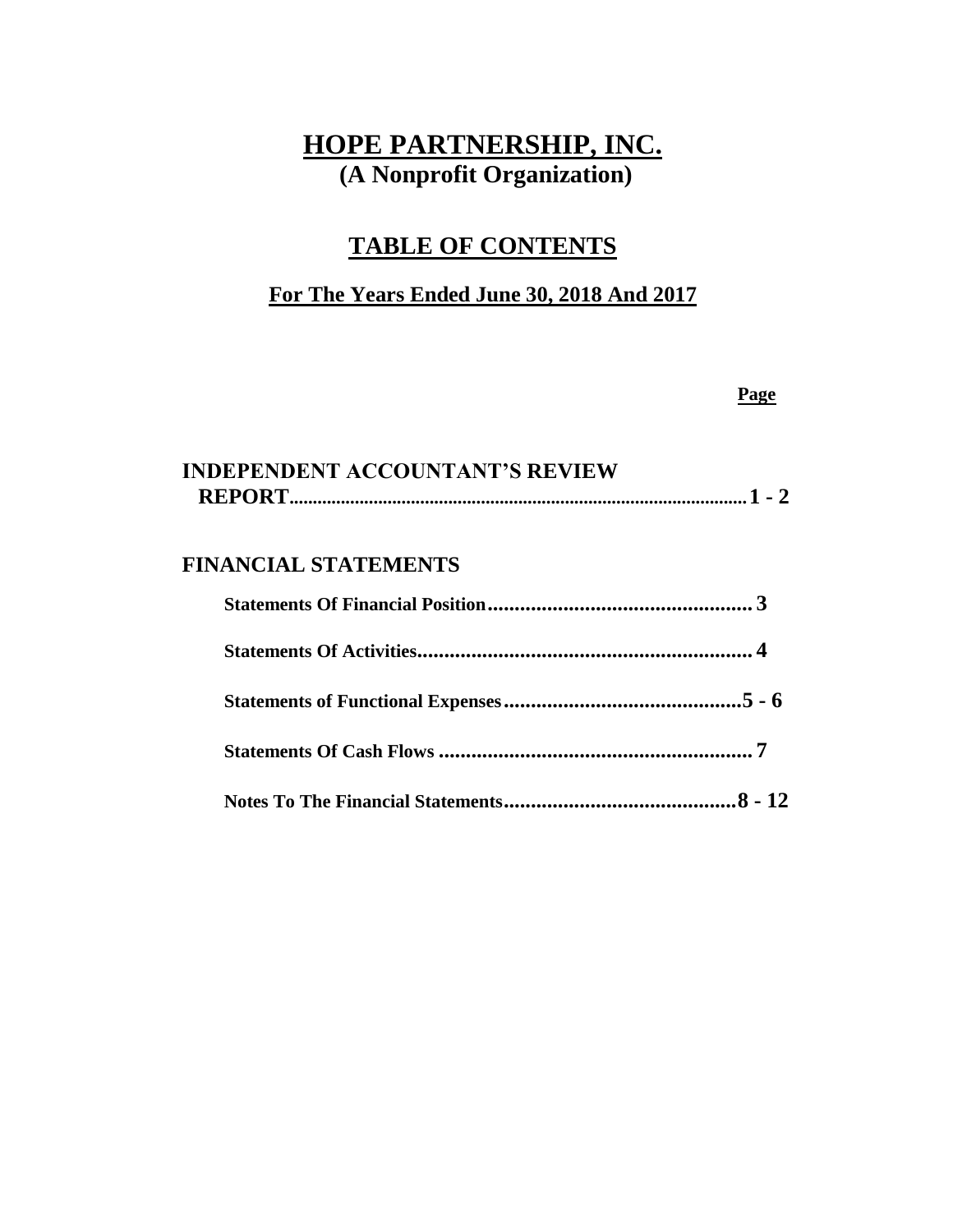Lewitz, Balosie, Wollack, Rayner & Giroux, LLC

Certified Public Accountants

36 Elm Street • P.O. Box 610 • Old Saybrook, CT 06475 860-388-4451 • (f) 860-388-0488

Andrew E. Balosie, Jr., CPA Joseph J. Wollack, CPA James A. Rayner, CPA Dennis M. Giroux. CPA

#### **INDEPENDENT ACCOUNTANT'S REVIEW REPORT**

To the Board of Directors of Hope Partnership, Inc. Old Saybrook, CT

We have reviewed the accompanying financial statements of Hope Partnership, Inc. (a nonprofit organization), which comprise the statements of financial position as of June 30, 2018 and 2017, and the related statements of activities, functional expenses and cash flows for the years then ended, and the related notes to the financial statements. A review includes primarily applying analytical procedures to management's financial data and making inquiries of management. A review is substantially less in scope than an audit, the objective of which is the expression of an opinion regarding the financial statements as a whole. Accordingly, we do not express such an opinion.

#### **Management's Responsibility for the Financial Statements**

Management is responsible for the preparation and fair presentation of these financial statements in accordance with accounting principles generally accepted in the United States of America; this includes the design, implementation, and maintenance of internal control relevant to the preparation and fair presentation of financial statements that are free from material misstatement whether due to fraud or error.

#### **Accountant's Responsibility**

Our responsibility is to conduct the review engagement in accordance with Statements on Standards for Accounting and Review Services promulgated by the Accounting and Review Services Committee of the AICPA. Those standards require us to perform procedures to obtain limited assurance as a basis for reporting whether we are aware of any material modifications that should be made to the financial statements for them to be in accordance with accounting principles generally accepted in the United States of America. We believe that the results of our procedures provide a reasonable basis for our conclusion.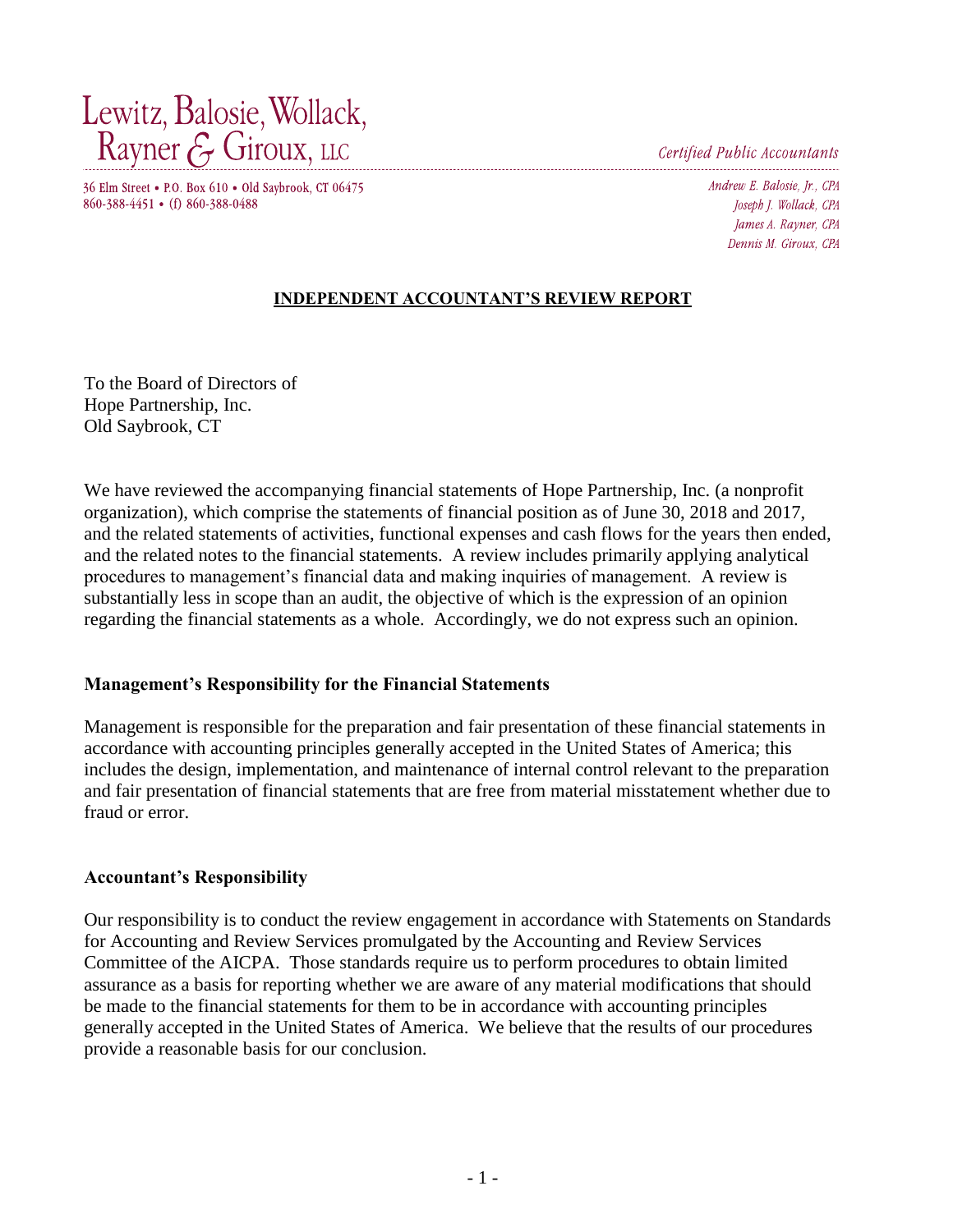#### **Accountant's Conclusion**

Based on our review, we are not aware of any material modifications that should be made to the accompanying financial statements in order for them to be in accordance with accounting principles generally accepted in the United States of America.

Servit, Balonie, Wollach, Ryon & Linoux

November 29, 2018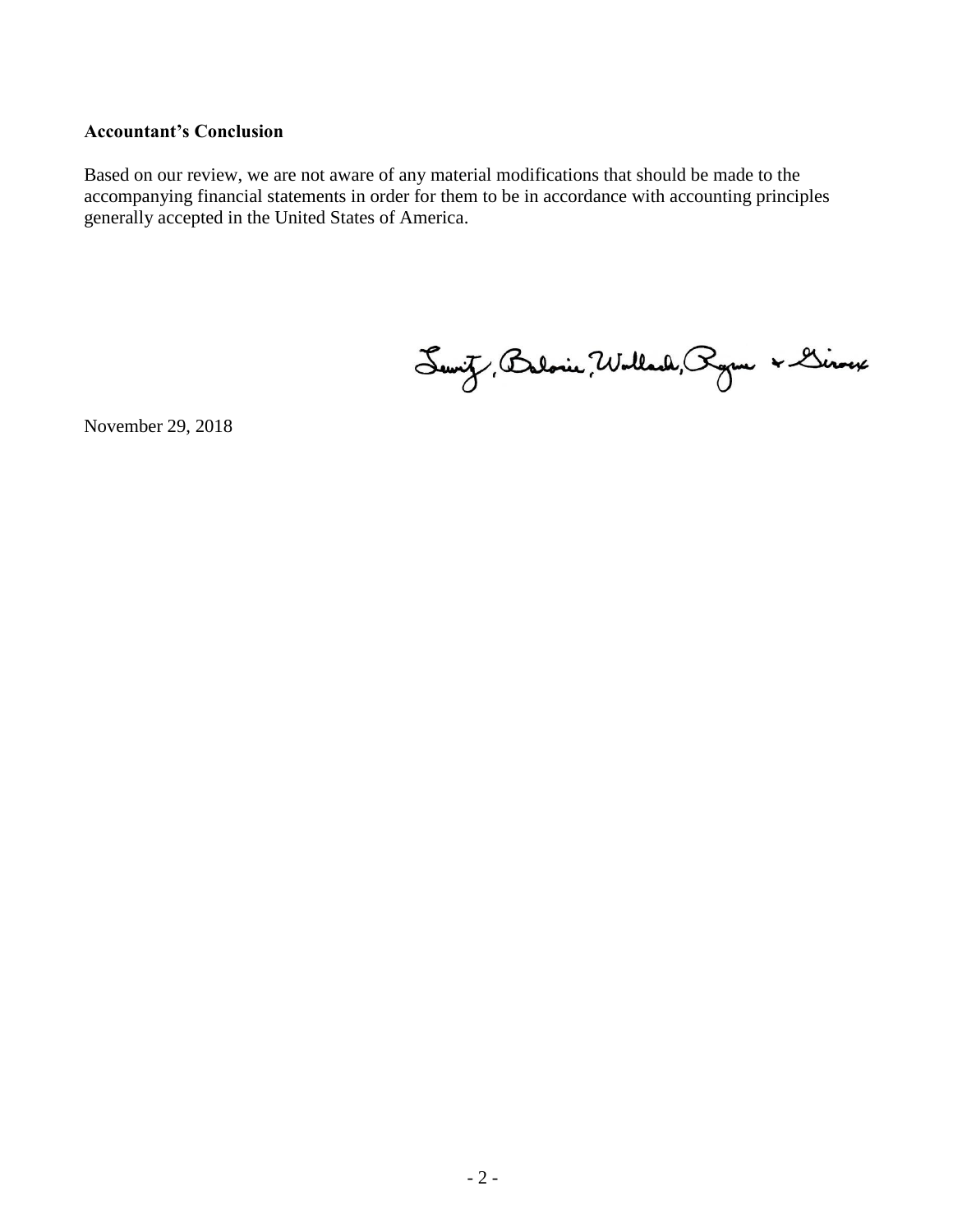**(A Nonprofit Organization)**

## **Statements Of Financial Position**

|                                         | June 30,     |              |  |
|-----------------------------------------|--------------|--------------|--|
|                                         | 2018         | 2017         |  |
| <b>ASSETS</b>                           |              |              |  |
| <b>Current Assets</b>                   |              |              |  |
| Cash And Cash Equivalents               | \$65,602.63  | \$74,458.18  |  |
| <b>Unconditional Promises To Give</b>   | 25,137.00    | 34,875.00    |  |
| <b>Total Current Assets</b>             | 90,739.63    | 109,333.18   |  |
| <b>Furnishings And Equipment</b>        |              |              |  |
| Cost                                    | 7,867.48     | 7,867.48     |  |
| Less: Accumulated Depreciation          | 7,219.00     | 7,083.00     |  |
| <b>Net Book Value</b>                   | 648.48       | 784.48       |  |
| <b>Other Assets</b>                     |              |              |  |
| Land                                    | 60,000.00    | 60,000.00    |  |
| Pre-Development Costs                   | 118,621.51   | 31,631.00    |  |
| <b>Security Deposit</b>                 | 1,050.00     | 1,050.00     |  |
| <b>Total Other Assets</b>               | 179,671.51   | 92,681.00    |  |
| <b>TOTAL ASSETS</b>                     | \$271,059.62 | \$202,798.66 |  |
| <b>LIABILITIES AND NET ASSETS</b>       |              |              |  |
| <b>Current Liabilities</b>              |              |              |  |
| <b>Accounts Payable</b>                 | \$25,020.00  | \$           |  |
| <b>Accrued Expenses</b>                 | 5,723.13     | 2,560.65     |  |
| <b>Short Term Loan</b>                  | 34,500.00    |              |  |
| <b>Total Current Liabilities</b>        | 65,243.13    | 2,560.65     |  |
| <b>Net Assets</b>                       |              |              |  |
| Unrestricted                            | 129,243.14   | 123,373.48   |  |
| <b>Unrestricted - Board Designated</b>  | 17,003.68    | 20,249.53    |  |
| <b>Temporarily Restricted</b>           | 59,569.67    | 56,615.00    |  |
| <b>Total Net Assets</b>                 | 205,816.49   | 200,238.01   |  |
| <b>TOTAL LIABILITIES AND NET ASSETS</b> | \$271,059.62 | \$202,798.66 |  |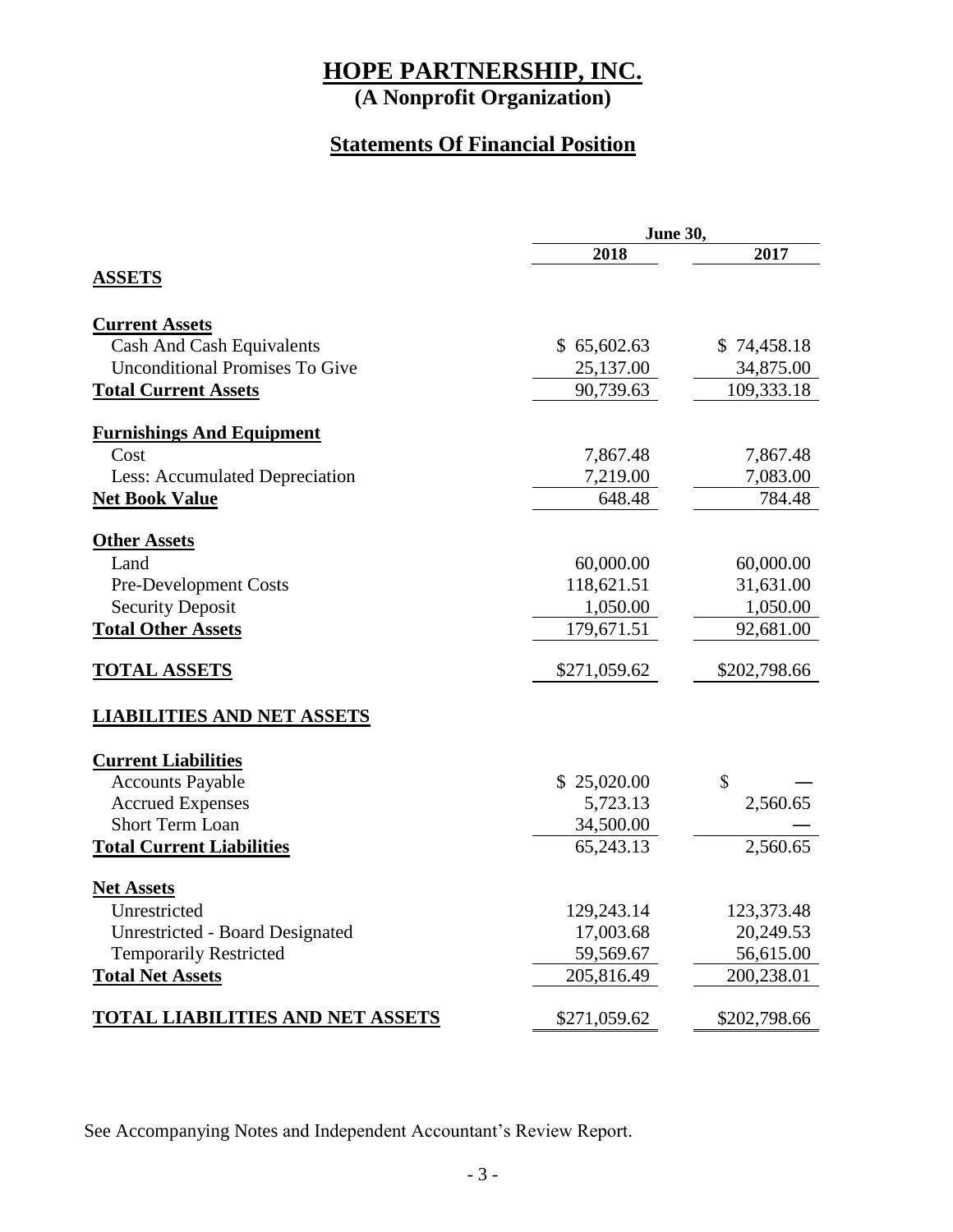**(A Nonprofit Organization)**

## **Statements Of Activities**

|                                                       | For The Years Ended June 30, |              |  |
|-------------------------------------------------------|------------------------------|--------------|--|
|                                                       | 2018                         | 2017         |  |
| <b>Unrestricted Net Assets</b>                        |                              |              |  |
| <b>Revenue And Support</b>                            |                              |              |  |
| <b>Contributions And Grants</b>                       | \$43,522.64                  | \$36,650.22  |  |
| <b>Rental Income</b>                                  | 3,073.72                     | 1,440.00     |  |
| Special Events - Net                                  | 23,832.52                    | 20,916.10    |  |
| <b>Total Revenue And Support</b>                      | 70,428.88                    | 59,006.32    |  |
| <b>Net Assets Released From Restrictions</b>          | 47,182.33                    | 55,385.00    |  |
| <b>Total Unrestricted Revenue And Support And</b>     |                              |              |  |
| <b>Net Assets Released From Restrictions</b>          | 117,611.21                   | 114,391.32   |  |
| <b>Expenses</b>                                       |                              |              |  |
| <b>Program Services</b>                               | 71,425.43                    | 68,458.07    |  |
| <b>Management And General</b>                         | 22,543.00                    | 21,882.96    |  |
| Fundraising                                           | 21,018.97                    | 17,090.76    |  |
| <b>Total Expenses</b>                                 | 114,987.40                   | 107,431.79   |  |
| <b>Increase (Decrease) In Unrestricted Net Assets</b> | 2,623.81                     | 6,959.53     |  |
| <b>Changes In Temporarily Restricted Net Assets</b>   |                              |              |  |
| <b>Grants Received</b>                                | 50,137.00                    | 27,500.00    |  |
| Net Assets Released From Restrictions -               |                              |              |  |
| <b>Restrictions Satisfied By Payments</b>             | (47, 182.33)                 | (55,385.00)  |  |
| <b>Increase (Decrease) In Temporarily Restricted</b>  |                              |              |  |
| <b>Net Assets</b>                                     | 2,954.64                     | (27,885.00)  |  |
| <b>Increase (Decrease) In Net Assets</b>              | 5,578.48                     | (20, 925.47) |  |
| <b>Net Assets At Beginning Of Year</b>                | 200,238.01                   | 221,163.48   |  |
| <b>Net Assets At End Of Year</b>                      | \$205,816.49                 | \$200,238.01 |  |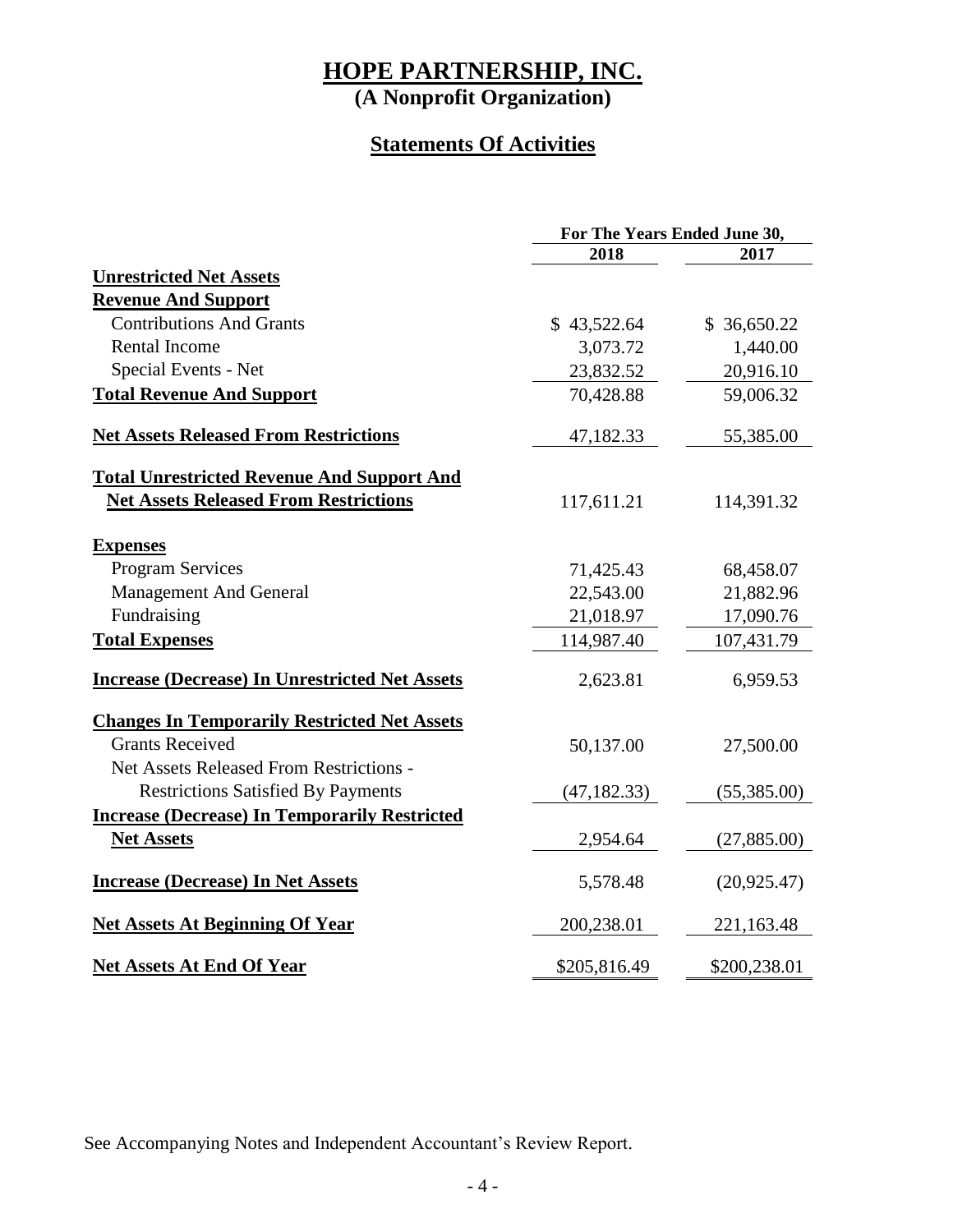# **(A Nonprofit Organization)**

## **Statement Of Functional Expenses**

#### **For The Year Ended June 30, 2018**

|                            | <b>Management</b> |             |                    |              |
|----------------------------|-------------------|-------------|--------------------|--------------|
|                            | Program           | & General   | <b>Fundraising</b> | <b>Total</b> |
| Salaries & Wages           | 50,838.44<br>\$.  | \$11,731.94 | \$15,642.60        | \$78,212.98  |
| <b>Payroll Taxes</b>       | 4,067.47          | 938.64      | 1,251.53           | 6,257.64     |
| Consultants                | 2,873.50          |             |                    | 2,873.50     |
| <b>Professional Fees</b>   |                   | 4,200.00    |                    | 4,200.00     |
| Office Supplies & Expenses | 3,299.44          | 761.41      | 1,015.21           | 5,076.06     |
| <b>Office Rent</b>         | 5,435.30          | 1,254.30    | 1,672.40           | 8,362.00     |
| Telephone                  | 598.40            | 138.10      | 184.12             | 920.62       |
| Travel & Meetings          | 240.29            | 503.71      |                    | 744.00       |
| Insurance                  | 1,676.74          | 386.94      | 515.92             | 2,579.60     |
| Dues & Subscriptions       |                   | 753.67      |                    | 753.67       |
| Website                    | 2,086.83          | 481.58      | 642.10             | 3,210.51     |
| Miscellaneous Expenses     | 220.62            | 50.91       | 67.88              | 339.42       |
| Depreciation               | 88.40             | 20.40       | 27.20              | 136.00       |
| Payroll Fees               |                   | 633.90      |                    | 633.90       |
| <b>Employee Benefits</b>   |                   | 400.00      |                    | 400.00       |
| <b>Interest Expense</b>    |                   | 287.50      |                    | 287.50       |
| <b>Total</b>               | \$71,425.43       | \$22,543.00 | \$21,018.97        | \$114,987.40 |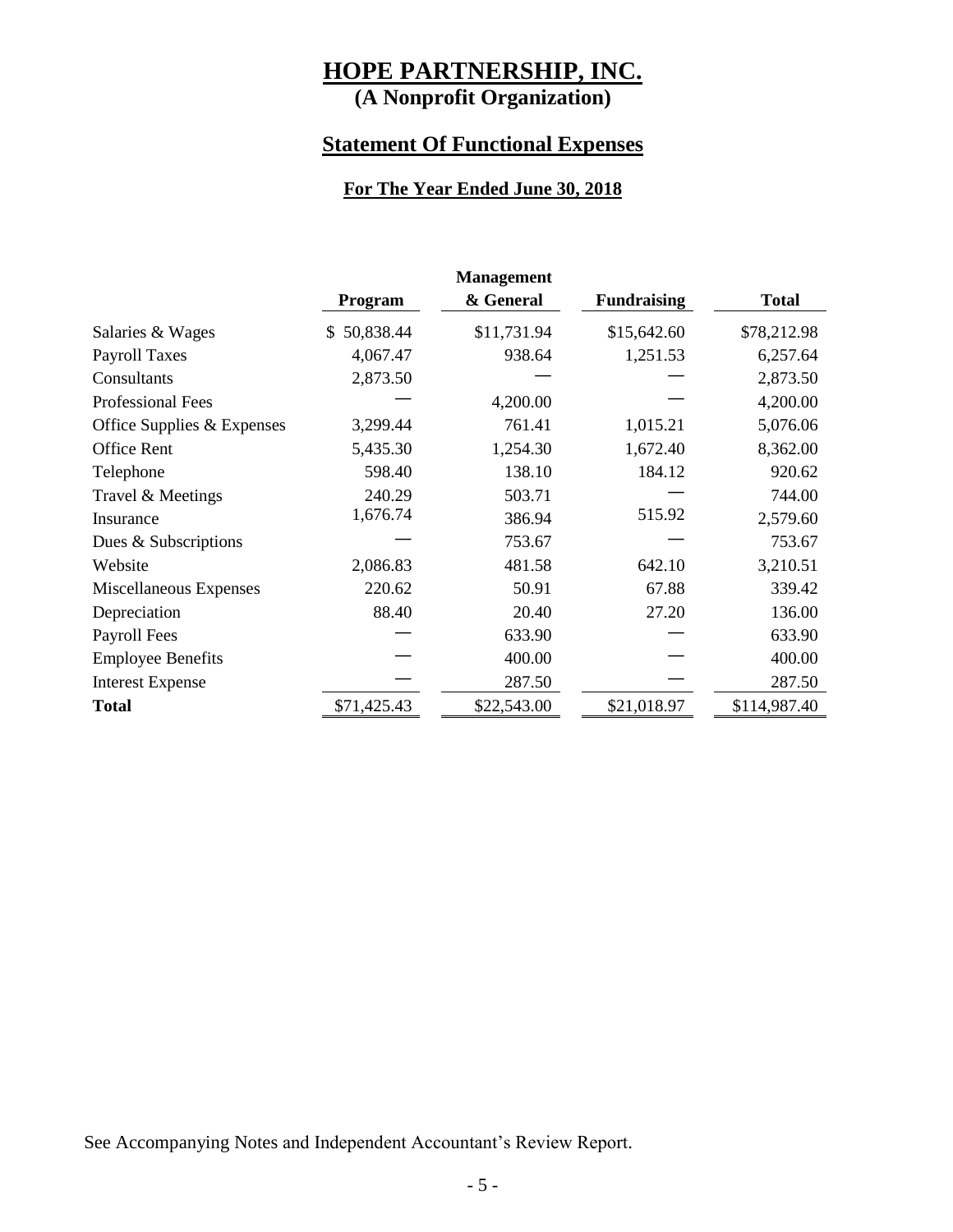# **(A Nonprofit Organization)**

## **Statement Of Functional Expenses**

#### **For The Year Ended June 30, 2017**

| <b>Management</b>          |             |             |                    |              |
|----------------------------|-------------|-------------|--------------------|--------------|
|                            | Program     | & General   | <b>Fundraising</b> | <b>Total</b> |
| Salaries & Wages           | \$40,562.87 | \$9,360.66  | \$12,480.88        | \$62,404.41  |
| <b>Payroll Taxes</b>       | 3,910.16    | 902.35      | 1,203.13           | 6,015.64     |
| Consultants                | 11,864.50   |             |                    | 11,864.50    |
| <b>Professional Fees</b>   |             | 7,000.00    |                    | 7,000.00     |
| Office Supplies & Expenses | 791.44      | 518.18      | 243.52             | 1,553.14     |
| <b>Office Rent</b>         | 4,560.07    | 1,052.33    | 1,403.10           | 7,015.50     |
| <b>Utilities</b>           | 512.85      | 118.35      | 157.80             | 789.00       |
| Telephone                  | 976.08      | 225.25      | 300.33             | 1,501.66     |
| Travel & Meetings          | 540.83      | 687.21      |                    | 1,228.04     |
| Insurance                  | 2,203.24    | 508.44      | 677.92             | 3,389.60     |
| Dues & Subscriptions       |             | 691.59      |                    | 691.59       |
| Website                    | 443.67      | 102.38      | 136.51             | 682.56       |
| Advertising                |             | 180.00      |                    | 180.00       |
| Miscellaneous Expenses     | 1,014.56    | 234.13      | 312.17             | 1,560.86     |
| Depreciation               | 570.05      | 131.55      | 175.40             | 877.00       |
| Program Expenses           | 507.75      |             |                    | 507.75       |
| Payroll Fees               |             | 170.54      |                    | 170.54       |
| <b>Total</b>               | \$68,458.07 | \$21,882.96 | \$17,090.76        | \$107,431.79 |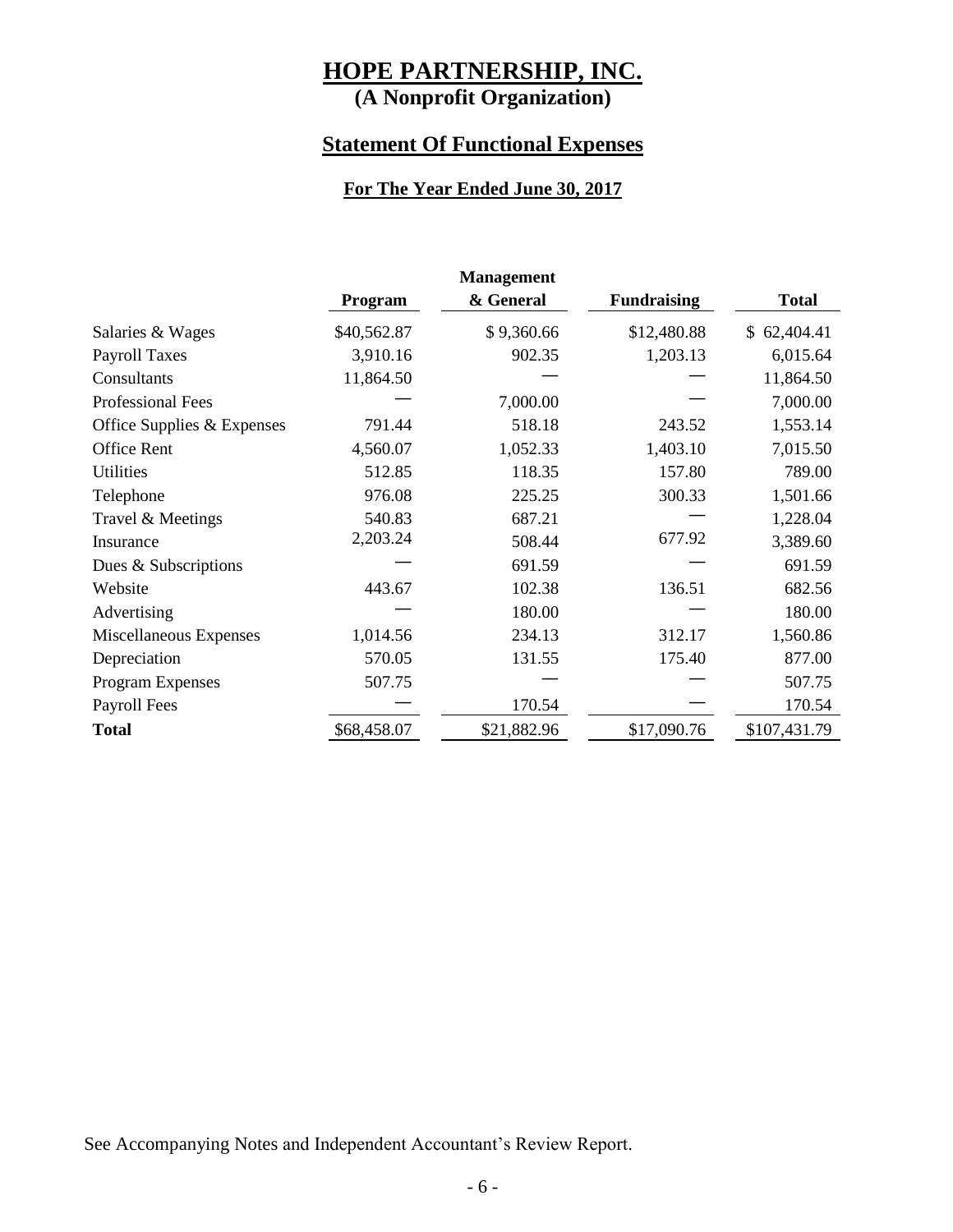**(A Nonprofit Organization)**

## **Statement Of Cash Flows**

|                                                         | For The Years Ended June 30, |                 |
|---------------------------------------------------------|------------------------------|-----------------|
|                                                         | 2018                         | 2017            |
| <b>Cash Flows From Operating Activities:</b>            |                              |                 |
| <b>Increase (Decrease) In Net Assets</b>                | \$5,578.48                   | $(\$20,925.47)$ |
| <b>Adjustments To Reconcile To Net Cash Provided By</b> |                              |                 |
| <b>Operating Activities:</b>                            |                              |                 |
| Depreciation                                            | 136.00                       | 877.00          |
| Change In Assets And Liabilities:                       |                              |                 |
| Pledges Receivable                                      | 9,738.00                     | 2,350.00        |
| <b>Accounts Payable</b>                                 | 25,020.00                    | (1,327.01)      |
| <b>Accrued Expenses</b>                                 | 3,162.48                     | 812.18          |
| <b>Security Deposits</b>                                |                              | (500.00)        |
| <b>Total Adjustments</b>                                | 38,056.48                    | 2,212.17        |
| <b>Net Cash Provided (Used) By Operating Activities</b> | 43,634.96                    | (34,669.46)     |
|                                                         |                              |                 |
| <b>Cash Flows From Investing Activities:</b>            |                              |                 |
| <b>Payment Of Pre-Development Costs</b>                 | (86,990.51)                  | (31,631.00)     |
| <b>Purchase Of Furnishings And Equipment</b>            |                              | (659.98)        |
| <b>Net Cash Provided (Used) In Investing Activities</b> | (86,990.51)                  | (32, 290.98)    |
| <b>Cash Flows From Financing Activities</b>             |                              |                 |
| <b>Loan From Housing Ministries</b>                     | 34,500.00                    |                 |
| <b>Net Cash Provided (Used) In Financing Activities</b> | 34,500.00                    |                 |
|                                                         |                              |                 |
| <b>Net Change In Cash And Cash Equivalents</b>          | (8,855.55)                   | (51,004.28)     |
| <b>Cash And Cash Equivalents:</b>                       |                              |                 |
| <b>Beginning Of Year</b>                                | 74,458.18                    | 125,462.46      |
| <b>End Of Year</b>                                      | \$65,602.63                  | \$74,458.18     |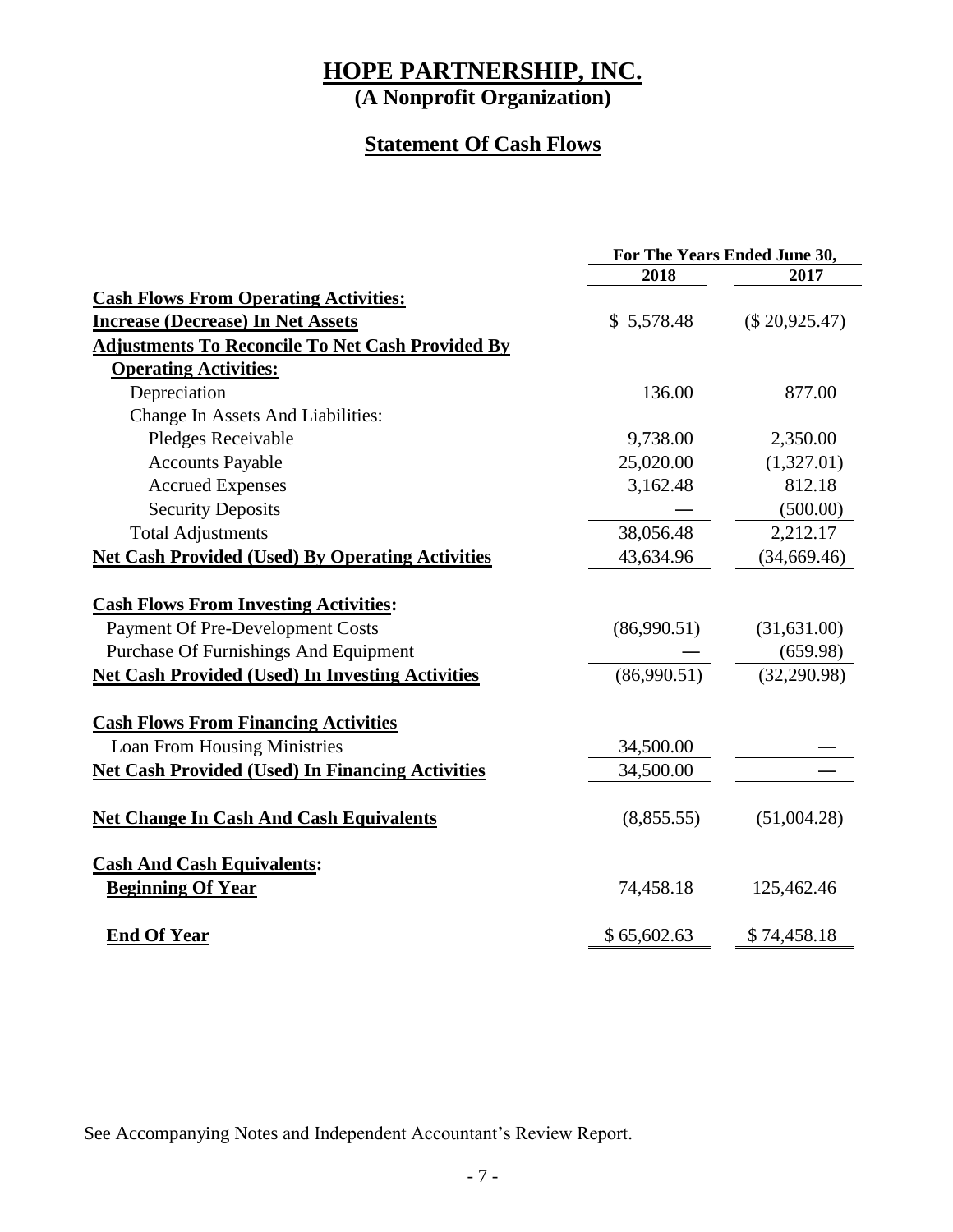**(A Nonprofit Organization)**

## **Notes To The Financial Statements**

## **For The Years Ended June 30, 2018 And 2017**

### **1) Summary Of Significant Accounting Policies**

**Nature Of Operations** – **HOPE PARTNERSHIP, INC.** (HOPE) was organized in 2003 as a non-stock corporation under the laws of the State of Connecticut and is dedicated to developing affordable housing options on the Connecticut shoreline and lower Middlesex County.

**Basis Of Presentation** – Financial statement presentation is in accordance with accounting principles generally accepted in the United States of America (U.S. GAAP). Under U.S. GAAP, management of HOPE is required to report information regarding its financial position and activities according to three classes of net assets: unrestricted net assets, temporarily restricted net assets, and permanently restricted net assets.

*Unrestricted Net Assets* – Net assets that are not subject to donor-imposed stipulations.

*Temporarily Restricted Net Assets* – Net assets subject to donor-imposed stipulations that may or will be met, either by actions of the organization and/or the passage of time. When a restriction expires, temporarily restricted net assets are reclassified to unrestricted net assets and reported in the statement of activities as net assets released from restrictions.

*Permanently Restricted Net Assets* – Net assets subject to donor-imposed stipulations that they be maintained permanently by the organization. Generally, the donors would permit the organization to use all or part of the income earned on any related investments for general or specific purposes. HOPE has not received any contributions with donor-imposed restrictions that would result in permanently restricted net assets.

**Revenue Recognition** – Contributions are recognized when the donor makes a promise to HOPE that is, in substance, unconditional. Contributions, which have donor restrictions expiring in the current year, are reported as increases in unrestricted net assets. All other donor-restricted contributions are reported as increases in temporarily or permanently restricted net assets depending on the nature of the restrictions. When the restriction expires, temporarily restricted net assets are reclassified to unrestricted net assets.

**Unconditional Promises To Give** – Unconditional promises to give (pledges receivable) that are expected to be collected within one year are recorded at net realizable value. Unconditional promises to give that are expected to be collected in future years are recorded at the present value of their estimated future cash flows. Management periodically evaluates the collectability of HOPE's receivables and creates an allowance for any receivable deemed uncollectible. As of June 30, 2018, no allowance for doubtful accounts has been created.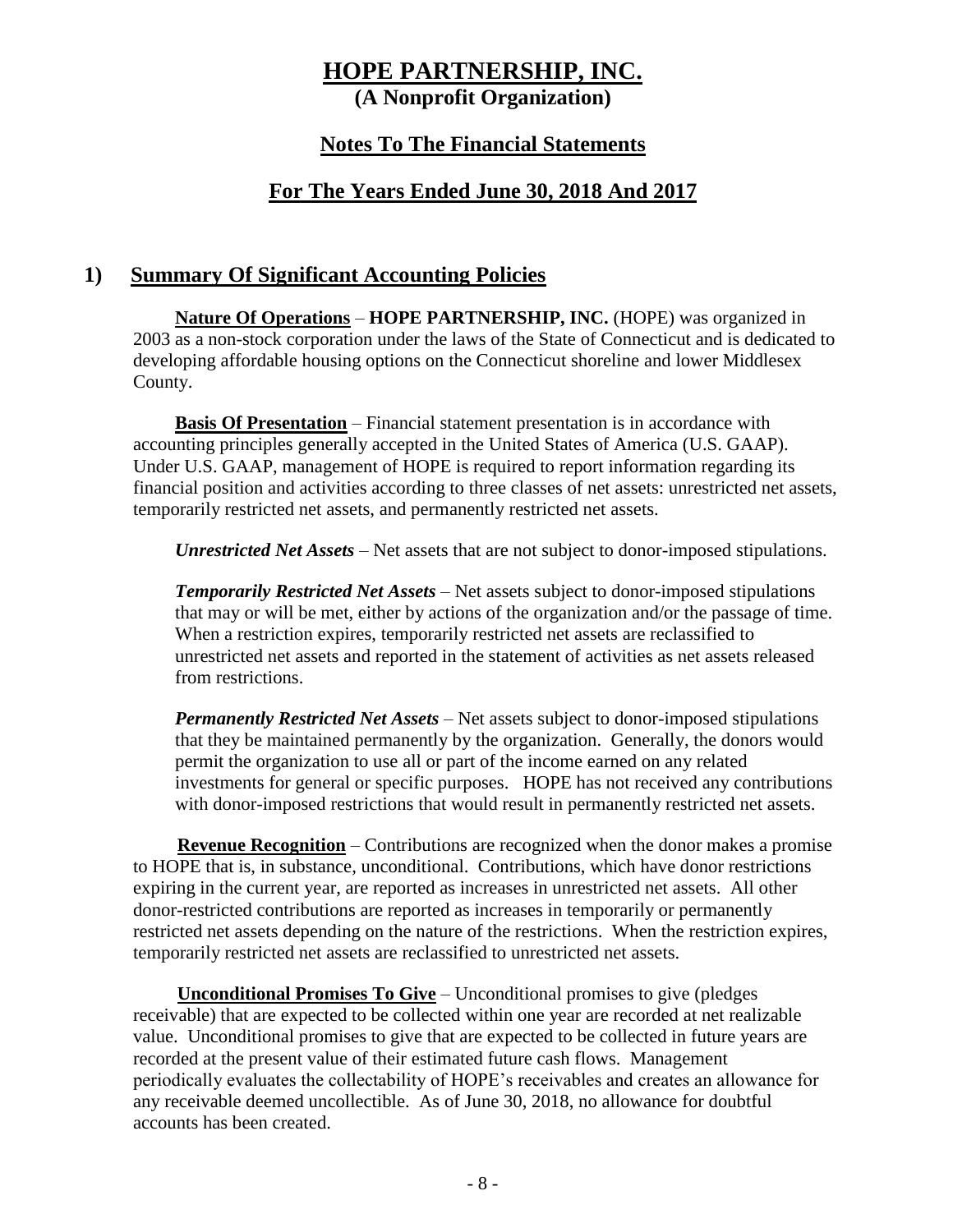#### **Notes To The Financial Statements**

### **For The Years Ended June 30, 2018 And 2017**

#### **1) Summary Of Significant Accounting Policies** (Continued)

**Income Taxes** – The Internal Revenue Service has determined that Hope Partnership, Inc. is exempt from Federal income tax on its exempt function income under Section  $501(c)(3)$  of the Internal Revenue Code and is a charitable organization that is not a private foundation as described in Section 509(a) of the code.

The standards on accounting for uncertainty in income taxes address the determination of whether tax benefits claimed or expected to be claimed on a tax return should be recorded in the financial statements. Under that guidance, HOPE may recognize the tax benefit from an uncertain tax position only if it is more likely than not that the tax position will be sustained on examination by taxing authorities based on the technical merits of the position. Examples of tax positions include the tax-exempt status of HOPE and various positions related to the potential sources of unrelated business taxable income (UBTI). The tax benefits recognized in the financial statements from a tax position are measured based on the largest benefit that has a greater than 50% likelihood of being realized upon ultimate settlement. There were no unrecognized tax benefits identified or recorded as liabilities for fiscal year 2018.

HOPE's Forms 990, *Return of Organization Exempt from Income Tax,* are generally subject to examination by the IRS for 3 years after the date that they were filed.

**Donated Services** – Many individuals, including present and past board members, have contributed significant amounts of time to the activities of HOPE without compensation. The financial statements do not reflect the value of those contributed services because, although clearly substantial, they do not meet the recognition criteria under generally accepted accounting principles since the services provided do not require specialized skills nor do they create or enhance a non-financial asset.

**Restricted And Unrestricted Revenue And Support** – Support that is restricted by the donor is reported as an increase in unrestricted net assets if the restriction expires in the reporting period in which the support is recognized. All other donor-restricted support is reported as an increase in temporarily or permanently restricted net assets, depending on the nature of the restriction. When a restriction expires (that is, when a stipulated time restriction ends or purpose restriction is accomplished), temporarily restricted net assets are reclassified to unrestricted net assets and reported in the statement of activities as net assets released from restrictions.

**Cash Flows** – For purposes of the statement of cash flows, HOPE considers all highly liquid debt instruments purchased with a maturity date of three months or less to be cash equivalents.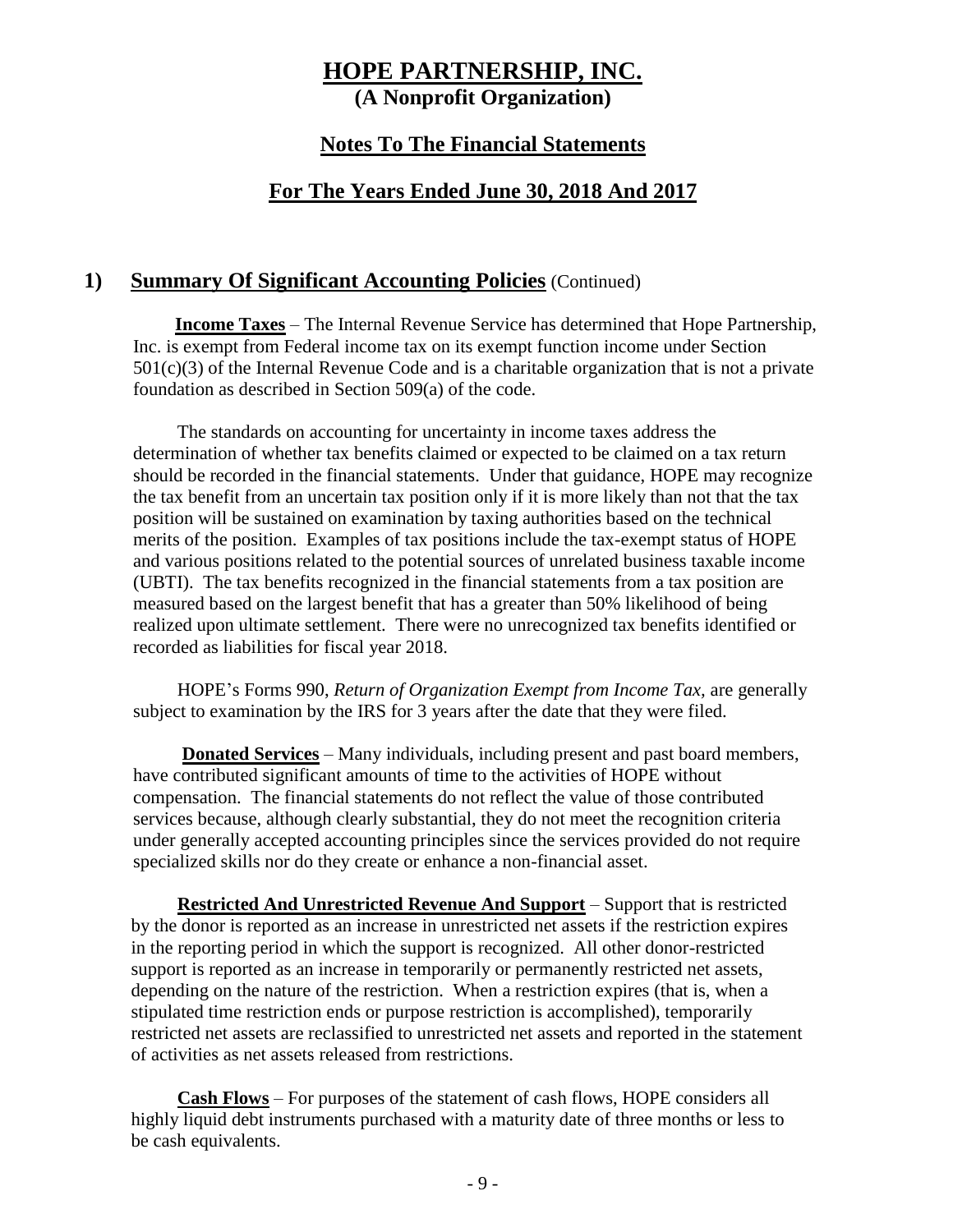#### **Notes To The Financial Statements**

### **For The Years Ended June 30, 2018 And 2017**

#### **1) Summary Of Significant Accounting Policies** (Continued)

**Use Of Estimates** – The preparation of financial statements in conformity with generally accepted accounting principles requires management to make estimates and assumptions that affect the reported amounts of assets and liabilities and disclosure of contingent assets and liabilities at the date of the financial statements and revenues and expenses during the reporting period. Actual results could differ from those estimates.

**Expense Allocation** – The costs of providing various programs and other activities have been summarized on a functional basis in the statement of activities and in the statement of functional expenses. Accordingly, certain costs have been allocated among the programs and supporting services benefited. Certain expenses not identifiable with a particular functional area have been allocated based upon the estimated utilization of the particular program.

**Furnishings And Equipment** – Assets acquired that are deemed to be of a permanent and lasting nature are capitalized. Maintenance, repairs and minor additions are expensed as incurred. The cost of capitalized assets that have been retired or otherwise disposed of are removed from the capital account.

**Depreciation** – Depreciation is calculated on the straight-line basis over 5 years, which is the estimated useful life of the respective assets.

### **2) Investment In Ferry Crossing, LLC**

HOPE holds a program investment of a 49% interest in Ferry Crossing, LLC, which is an affordable housing complex located in Old Saybrook, Connecticut. No dollar value is recorded in HOPE's financial statements because its loss interest exceeds its equity interest and HOPE does not intend or expect to recover any part of its investment in the project. Under the terms of the LLC's operating agreement, HOPE is not required to contribute any additional capital to the partnership.

#### **3) Leases**

HOPE leases office space from an unrelated party. Annual rent is \$8,160.00, plus utilities, and runs through December 31, 2019. Rent expense for the years ended June 30, 2018 and 2017 was \$8,362.00 and \$7,015.50, respectively. Minimum future rent payments under this contract are \$12,240.00.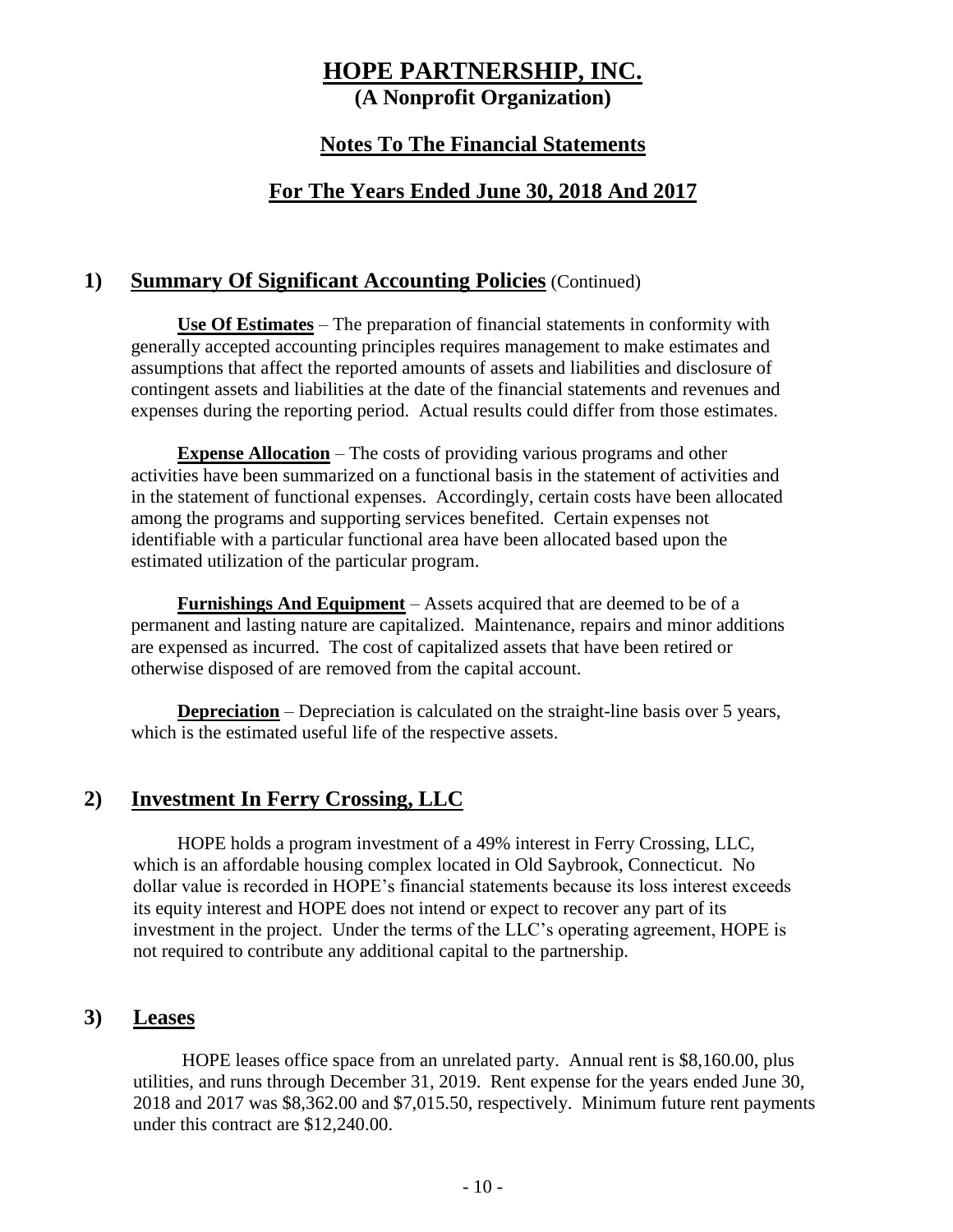#### **Notes To The Financial Statements**

#### **For The Years Ended June 30, 2018 And 2017**

#### **4) Land**

HOPE acquired three parcels of land as part of its merger with Old Lyme Affordable Housing, Inc. in 2014. These parcels are being leased to low or moderate income parties under ground lease agreements for a period of 99 years. Each lessee pays a monthly land use fee of \$25.00 plus a \$15.00 administration fee. The total annual fee for the three parcels is \$1,440.00. The monthly amount may be adjusted at the lessor's discretion to an amount not to exceed 15% each year. Upon the expiration of the lease term, or sooner if terminated in accordance with the lease, the improvements to the property shall revert to HOPE subject to existing mortgages. The lease agreements contain other provisions, such as restrictions on transfer and requirements to maintain the property. The lessee's have the option to extend the principal term of the lease for an additional period of 99 years.

This land is carried at its original cost of \$60,000.00. The leasing arrangement is part of HOPE's stated mission of providing affordable housing.

#### **5) Temporarily Restricted Net Assets**

In consideration of merging with Old Lyme Affordable Housing, HOPE agreed to restrict \$50,000.00 for non-operational pre-development costs such a feasibility studies, option payments, engineering, architectural, outreach and advocacy activities related to a specific housing project, or other like expenditures to advance the mission of HOPE. These funds have been deposited into an account named the "HOPE Chest" where funds designated by the Board of Directors for the same purpose have also been deposited. The balance remaining at June 30, 2018 is \$19,432.67.

Also, included in temporarily restricted net assets is grant income of \$35,137.00 that the donors have restricted for use during the fiscal year ending June 30, 2019 and \$5,000.00 restricted for use in the town of Westbrook.

#### **6) Concentrations**

Unconditional Promises to Give consist of pledges receivable from one organization.